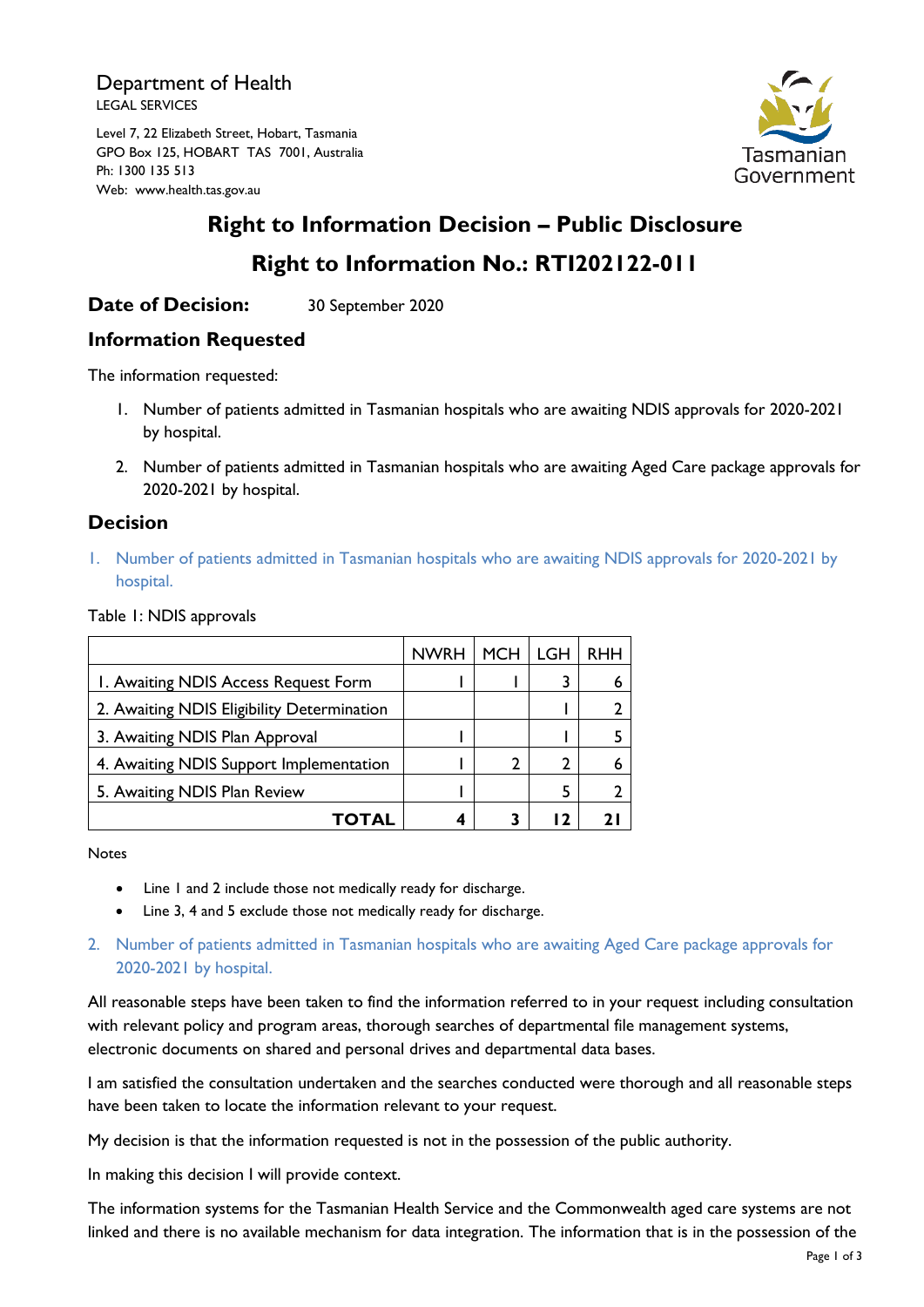public authority may indicate that an older person has an extended leave of stay but does not provide the granularity that would support direct attribution of any delays to entering the aged care system.

To be of assistance, under the following three sub-headings is a brief overview of the process.

*2.1 Approval*

To state the obvious, the aged care system provides a range of services that are approved by assessors based on assessed need.

Approval is given by the assessor and the timelines for this can be reported through the Commonwealth key performance indicators.

*2.2 Aged care package* 

It is extremely rare for a home care package assessment to be undertaken when the person is in hospital. The number in hospital awaiting approval for a home care package will be close to, if not actually, nil.

A residential placement is where the lack of interaction of information systems makes it difficult to extract the information requested. Any number of variables may create delays that could be unrelated to the responsiveness of the aged care system

It is to be noted that an older person is referred for assessment, determined eligible for an aged care service and then at some future date access the aged care service should they choose to. An older person can be hospitalised at any time in this process and if so, the hospitalisation may or may not be associated with waiting for an aged care service.

#### *2.3 Background*

2.3.1 Assessment for care under the *Aged Care Act 1997* (Cth)

These services comprise residential, and respite aged care delivered under home care packages and transitional care. Access to these services is through a comprehensive assessment undertaken by Aged Care Assessors (ACATs). The role of ACATs is to assess for eligibility and, where appropriate, provide approval for the necessary level of care based on the needs of the individual. The time taken from assessment referral and the approval (delegation) are contractually driven through Key Performance Indicators, which vary, depending on the urgency of the referrals and the person's location The Commonwealth provides data on the timeliness of ACAT performance. The level of care the ACAT has approved determines the next steps.

If the person requires residential care, once they are approved, they must choose a facility, undergo means assessment, along with other requirements, and come to terms with the fact that they cannot go home. This process may create delays that could be unrelated to the responsiveness of the aged care system.

Transitional care is a post hospital service, and the person will move directly from hospital into transitional care via the discharge process

If the person needs a health care package, then this would almost invariably be assessed in the home. These assessments take place in the environment in which the support will be needed. Once the ACAT has an approval for a health care package, the person's details will be added by the Commonwealth to the National Priority System and allocated a package through the prioritisation process. The Commonwealth notes:

In addition to receiving an approval for a health care package as an outcome of their assessment, most people are also provided with approval to access Commonwealth Home Support Programme to assist with specific care needs identified during the assessment.